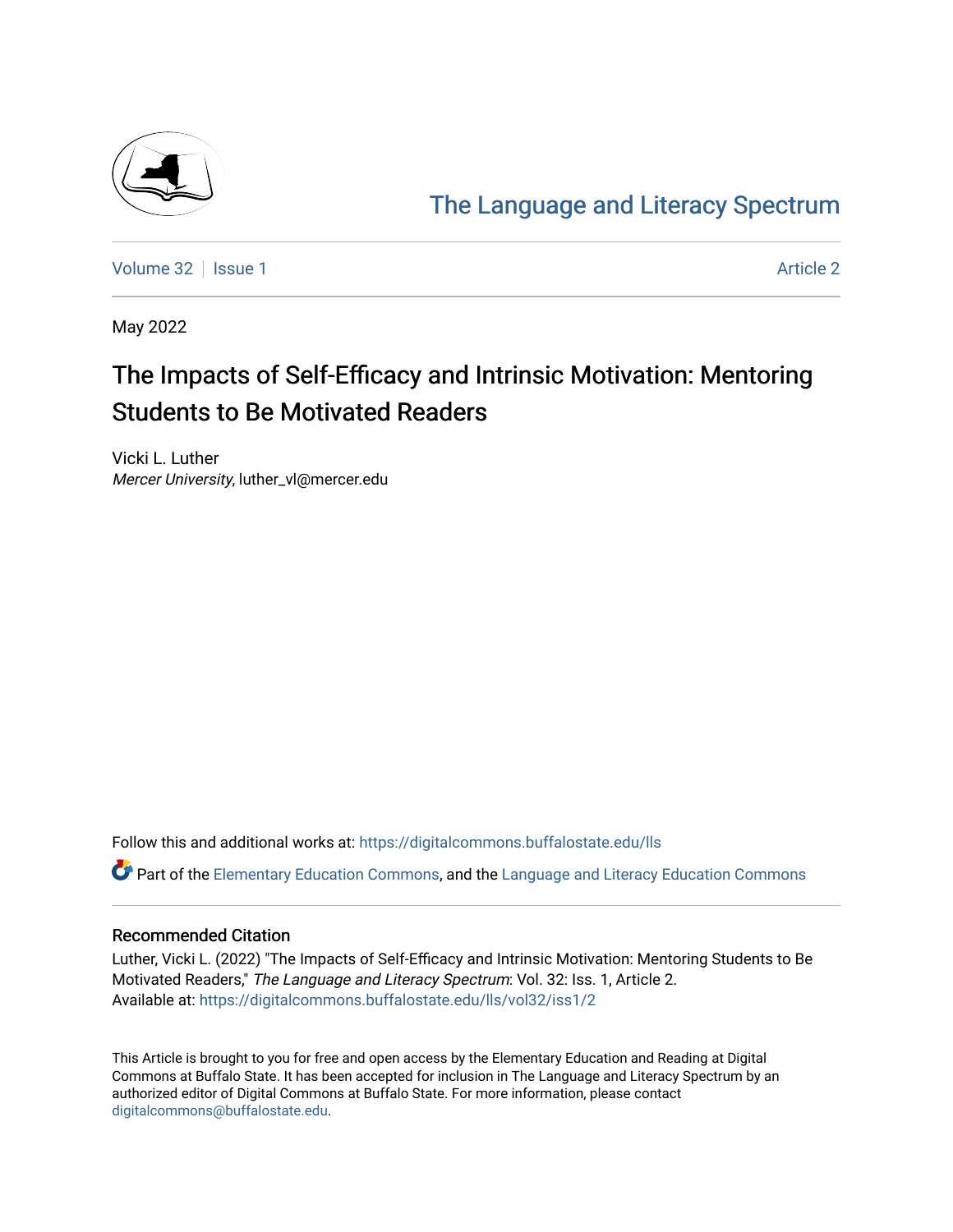## **Introduction**

Student motivation is a critical aspect of reading achievement, as those who are motivated to read will do so more frequently, thus improving foundational literacy skills (Brandt et al., 2021). Research shows a strong correlation between motivation and the amount of reading that is conducted, as well as a strong connection between motivation and reading success (Bates et al., 2016; Schiefele et al., 2016). The *Matthew Effect*, a phrase coined by Stanovich (1986), is particularly relevant when focusing on motivation, as rich readers, those who *do*, become more affluent in their knowledge of text, while poor readers are often resistant, are intrinsically uninterested, and have inferior understandings of the components of reading. Therefore, teachers of reading which, in many ways, includes *all* educators—must be ever mindful of the importance to not just teach reading, but to also engage in practices that encourage students to want to read and that will "inspire children to value reading" (Brandt et al., 2021, p. 723).

 Confidence and motivation are also fundamentally linked, as students who feel confident in their abilities become more inspired to cultivate those skills. Self-efficacy, the belief in one's own ability to succeed, is at the center of Bandura's social cognitive theory (1997). Children are often are unmotivated to read, not necessarily because of inadequate aptitude, but because they doubt their abilities and have a restricted belief in themselves as readers. Those with high self-efficacy are more likely to persevere when challenged, while those with low self-efficacy are more likely to give up when faced with adversity (Bandura, 1997). Schunk and Pajares (2009) also parallel the idea that students with high self-efficacy have higher confidence levels and are able to see complex reading tasks as challenges that they can overcome, while those with low self-efficacy see reading challenges as barriers that they cannot conquer.

 The development of self-efficacy is based upon students' awareness of reading performance (Taboada Barber & Lutz Klauda, 2020). This does not mean that all children will be proficient, but self-efficacy is based on feelings of success in reading. As reading is a complex undertaking, students with low selfefficacy often avoid more challenging reading tasks, thus limiting growth (Wigfield and Guthrie, 1997). Developing self-efficacy allows students to identify themselves as readers. Such identity is based upon one's experiences (Friedman et al., 2021). Reading experiences that are positive lead to a stronger self-belief system.

#### **Literature Review**

According to Guthrie and Wigfield (2000), motivation refers to an "individual's personal goals, values, and beliefs with regard to the topics, processes, and outcomes of reading" (p. 405). Motivation focuses on one's feelings about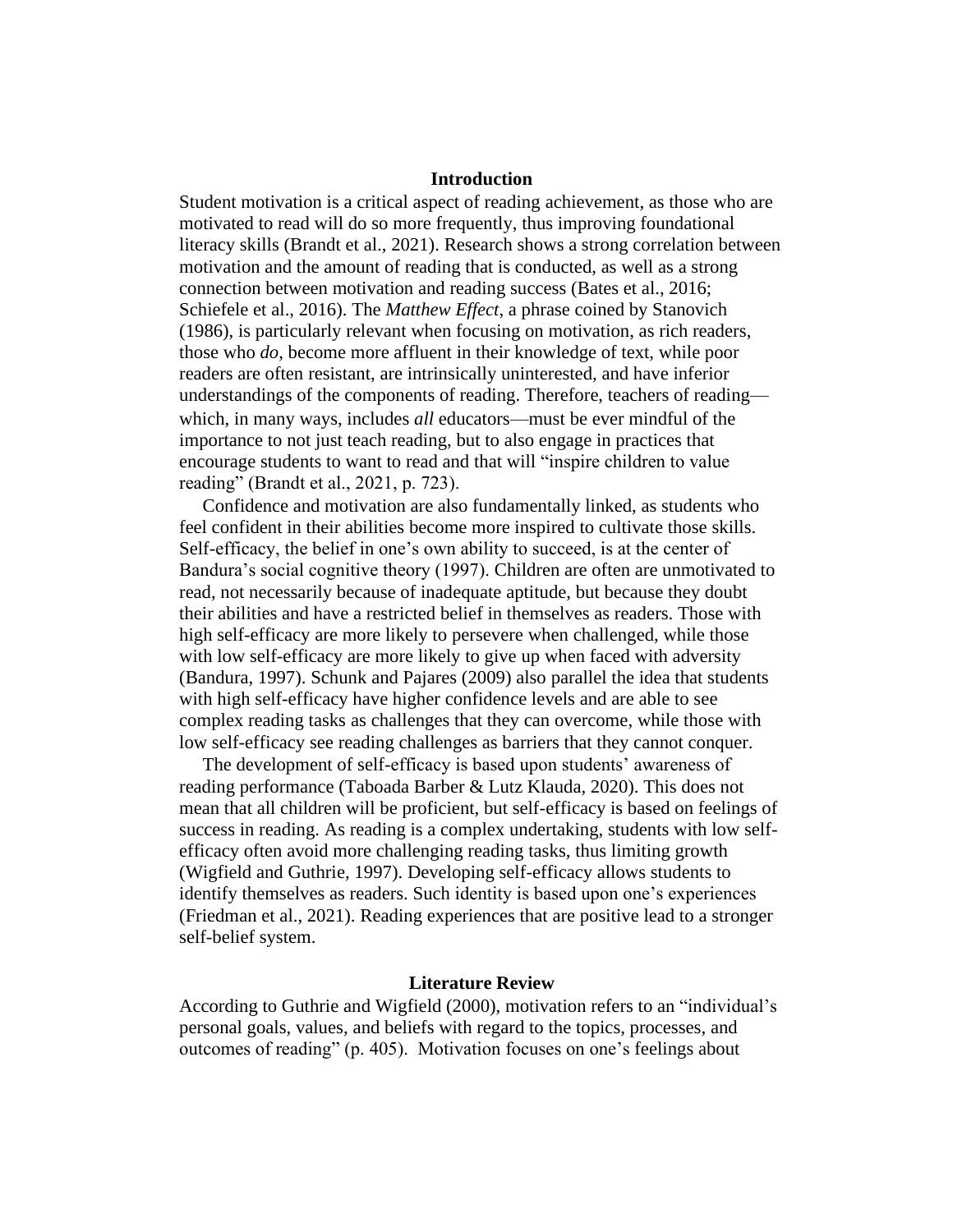reading, while reading engagement denotes one's authentic, actual involvement in reading (Guthrie et al., 2012). Research attests that motivation is a key factor in reading, yet in recent years, there has been a steady decline in students' desire to read for pleasure. A study from the Organization for Economic Co-operation and Development (OCED, 2017) shows that children and adolescents are demonstrating both a lack of motivation and a desire to engage in reading. While this decrease was already occurring prior to the global pandemic, COVID-19 may have made exacerbated the issue, as schools were shut down and face-toface learning ceased to exist for a period of time. While schools are, for the most part, now back to fully in-person instruction, this may be a time in history when decreases in reading motivation worsen, as studies, such as the work of Zaccoletti et al. (2020), are finding that children had lower academic motivation during pandemic-related school closures.

 Reading motivation can be divided into two separate constructs: intrinsic and extrinsic. Intrinsic reading motivation is an internal desire to read. Those who are intrinsically motivated find the act of reading to be rewarding in and of itself (Schiefele et al., 2012). In contrast, external reading motivation occurs when students are laden with demands, expectations, punishments, and external rewards (Schiefele et al., 2012; Wang et al., 2020; Wigfield & Guthrie, 1997). Simply stated, students with intrinsic reading motivation find reading to *be* the reward, while students who rely on extrinsic motivation *seek* rewards. It is important to note that both intrinsic and extrinsic motivation "can spur children to acquire new knowledge and engage in productive behaviors" (McDevitt & Ormrod, 2020, p. 495). However, the research of Schiefele et al. (2012) clearly indicates that there is a strong and positive correlation between intrinsic motivation and reading achievement, yet no such correlation is found when using extrinsic motivating factors. In fact, external motivation has been found to be a negative factor in reading achievement (Schiefele et al., 2012). When children read to receive positive outcomes (e.g. good grades or tangible rewards), or to avoid negative outcomes (e.g. punishments or poor grades), they are not reading for intrinsic satisfaction; instead, they are doing so out of external obligation (Schiefele et al., 2012; Wang et al., 2020).

 The role of the reading teacher is varied, complex, and multidimensional, yet the role of the reading teacher is, above all, paramount. According to the International Literacy Association, "teachers matter more to student achievement than any other school-related factor" (ILA, 2019, p. 1). It is, however, not enough to teach children to read; although that, in and of itself, is a substantial task, getting children to desire to read in an intrinsic manner is an additional layer in the process (Brandt et al., 2021). Gambrell (2015) posits that teachers "have two equally important reading goals: to teach our students to read and to teach our students to want to read" (p. 259). Educators play a critical role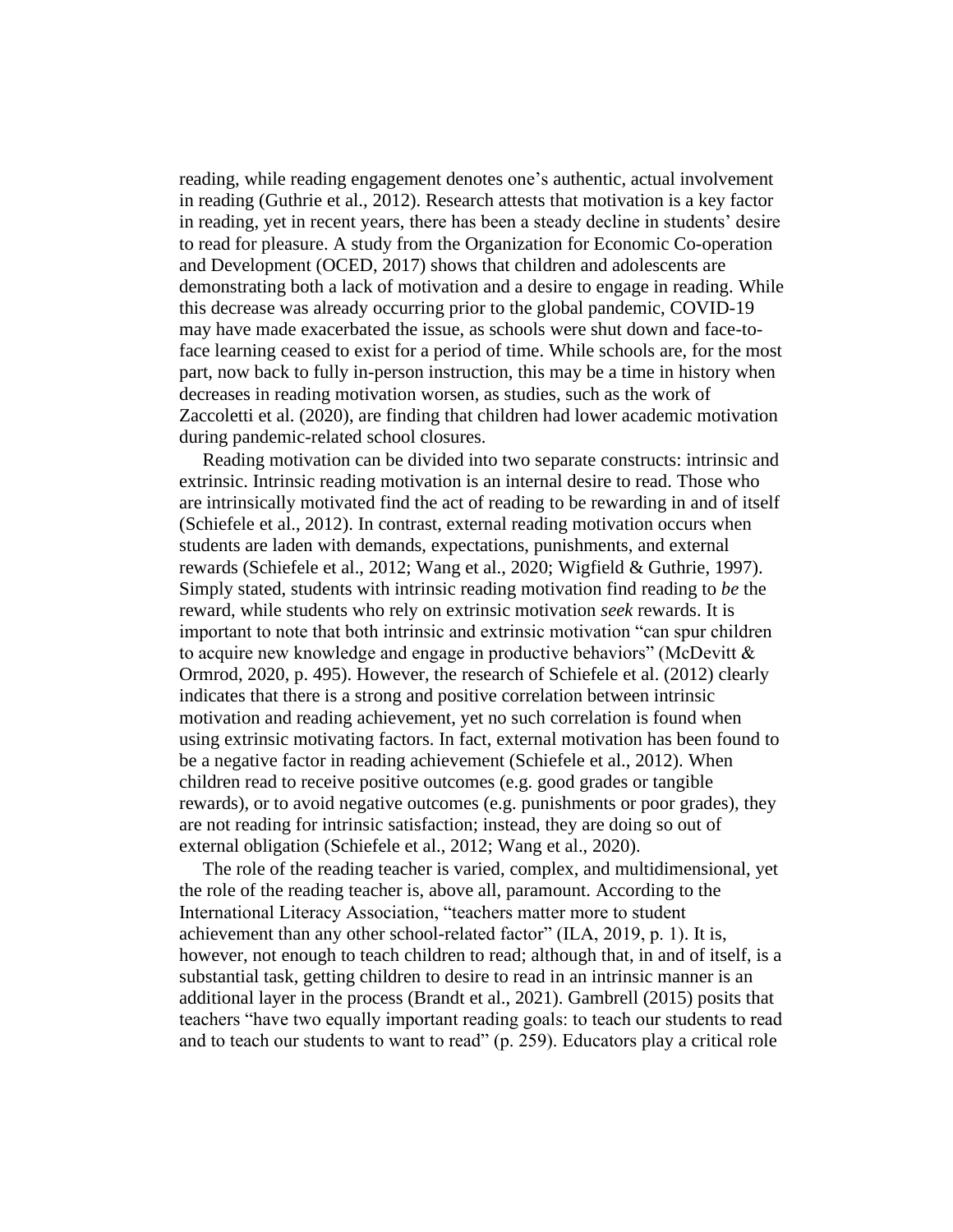in creating safe spaces for reading to be enjoyed and practiced. The teacher sets the stage for this to occur, as teacher engagement and interactions with students in the classroom contribute to student success (Jensen, 2009). While there is no one "right" way to motivate students to learn, it is important that educators keep motivation at the forefront of daily teaching and learning and that teachers strive to cultivate intrinsic motivation within the reading environment.

 One critical aspect of the social learning theory is based upon the ideology that children learn through the observations of others (Bandura, 1997; McDevitt & Ormrod, 2020). While Moats (2020) affirms that no one can teach what they do not explicitly understand, perhaps it can also be stated that no one can teach what they do not explicitly *do*, as children will learn from the practices and behaviors, and not merely the words, of teachers. When teachers deeply and actively engage in the reading process with students, the students are able to observe, and consequently decipher, that the teacher is invested in reading as a shared and lived experience and that reading has value and purpose throughout all stages of life.

 The topic of student motivation in reading has been discussed and researched for years. In 2016, Sharp et al. analyzed and synthesized research on motivation; these were named *The Salient Seven* and showcase the fundamental principles that have been extensively recognized in research over the past two decades. These seven practices include: 1.) giving students choice and options in what they read; 2.) creating time for rich in-class discussions focused on literature; 3.) ensuring that strong instruction is occurring so that students learn skills that will help them to create goals in their reading; 4.) giving students challenging text while also allowing for scaffolding to occur; 5.) ensuring that literature is authentic to students' cultural identities, interests, and cognitive needs; 6.) allowing students to have print or digital options when reading; and 7.) building rewards that build intrinsic motivation (Sharp et al., 2016). When these are continuous precursors in the implementation of instructional practices, there is a greater likelihood that students will want to read (Sharp et al., 2016), which can ultimately allow for more authentic and intrinsic motivation to occur.

#### **Theory to Practice: The Role of Teachers as Reading Mentors**

The aforementioned research is consistent in providing vital reasons as to the importance of enhancing motivation in the classroom, and the work of Bandura (1997) clearly demonstrates the need for students to reach higher levels of selfefficacy for reading success. As the word "teacher" is also synonymous with the word "mentor," we must recognize that as educators, we are, in reality, reading mentors to our students. With this in mind, teachers must find tools and strategies that will support and motivate students in reading. The following are examples of practices that may be helpful in the reading classroom: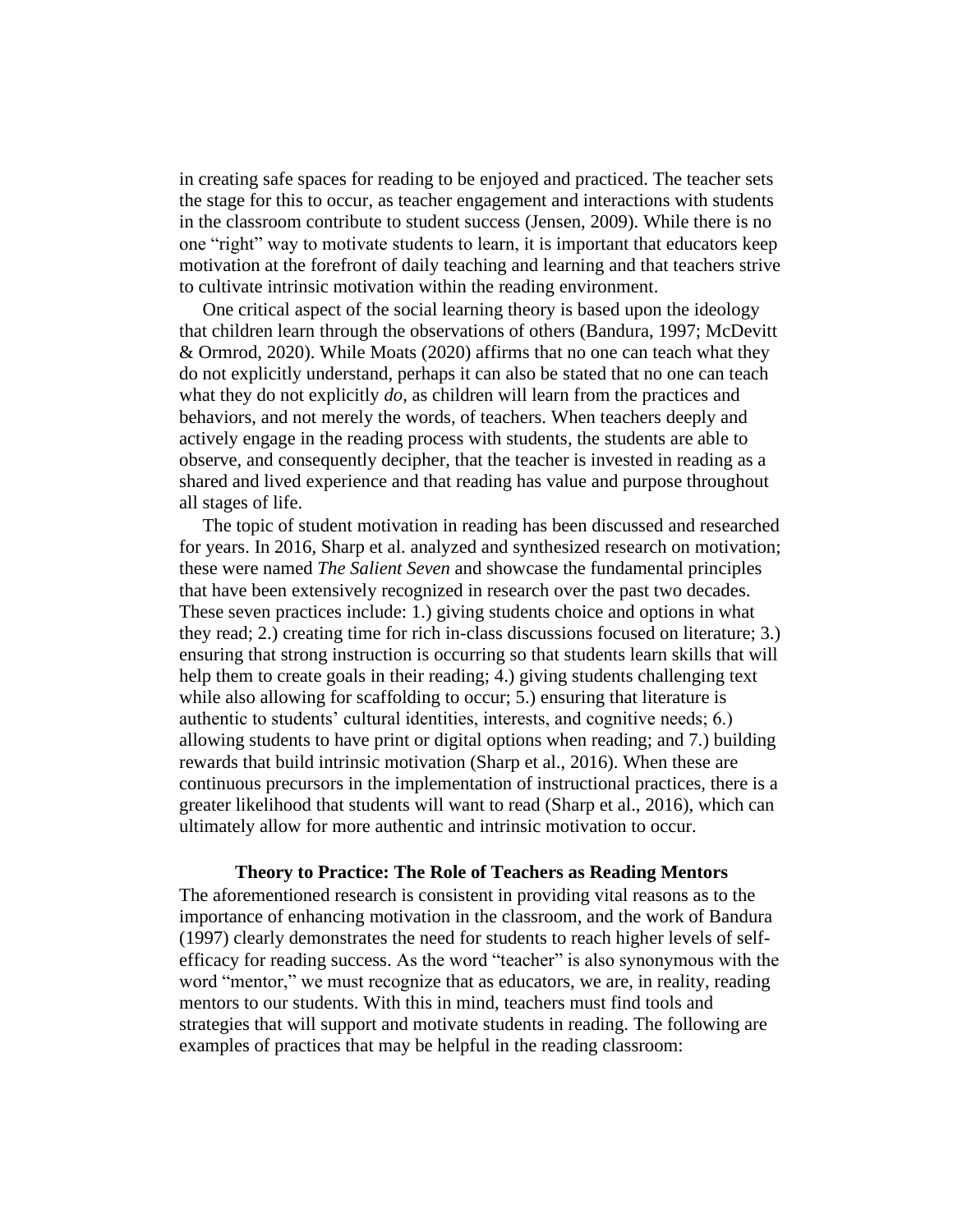#### **Make Goals for Yourself**

Research shows that helping students to take part in their learning and to set goals for themselves is an important element in motivation (Guthrie & Humenick, 2004). However, children can also feel a sense of disconnectedness if goal-setting is not explicitly modeled. When students see teachers setting goals for themselves, and when students are encouraged to set their own goals, it can inspire a spirit of achievement within the classroom. Teachers can also model how setting goals can help to strengthen self-efficacy.

 Teachers can create specific reading goals for themselves and by doing so, can assist students to create their own reading goals. For example, at the launch of a new academic year, the start of a semester, or the beginning of a month, a teacher can announce to the class how many books s/he plans to read for pleasure in that particular timeframe. The teacher can then encourage the students to think about how many books they would like to set as a reading goal. Students can set individual goals for themselves, and can also collectively make a reading goal for the class (Brandt, 2021). During the timeframe given, the teacher can give students updates and allow students to share their own reading progress. Reading goals set for students can be adjusted as necessary.

 In addition, goals could be created to help students create strategic gains in the amount of time spent on reading. Often, when students feel overwhelmed with the process of reading, the struggle to simply start reading can be daunting. As adults, we too can struggle to begin certain tasks, and by showing students how to set goals to start and complete projects, teachers can reiterate that working in small increments can help to accomplish the task, one step at a time.

 Teachers across an entire school can also share in setting reading goals. For instance, at the beginning of the year, all interested faculty members can each decide on the number of books they would like to read for pleasure during the year. They can then keep track of their individual progress and conduct checkins with one another for updates and support. While teachers' personal lives are very busy, and this may not work for everyone's schedule or in every school, this could be used as a method for showing students in all grade levels that achieving reading goals is something that they too can do.

#### **Invest Time in Reader Interests**

We must be mindful that we all have our own individual likes and interests, as do our students. Not all students are going to like all books, and some book genres may not always be as appealing as others. In his book, *The Rights of the Reader* (2015), Daniel Pennac reminds us that readers have the choice to stop reading a book if it is not of interest or is too complex. Although we want to expose students to a wide array of reading materials, we must remember that student motivation is tied to interest. When a child becomes disengaged in a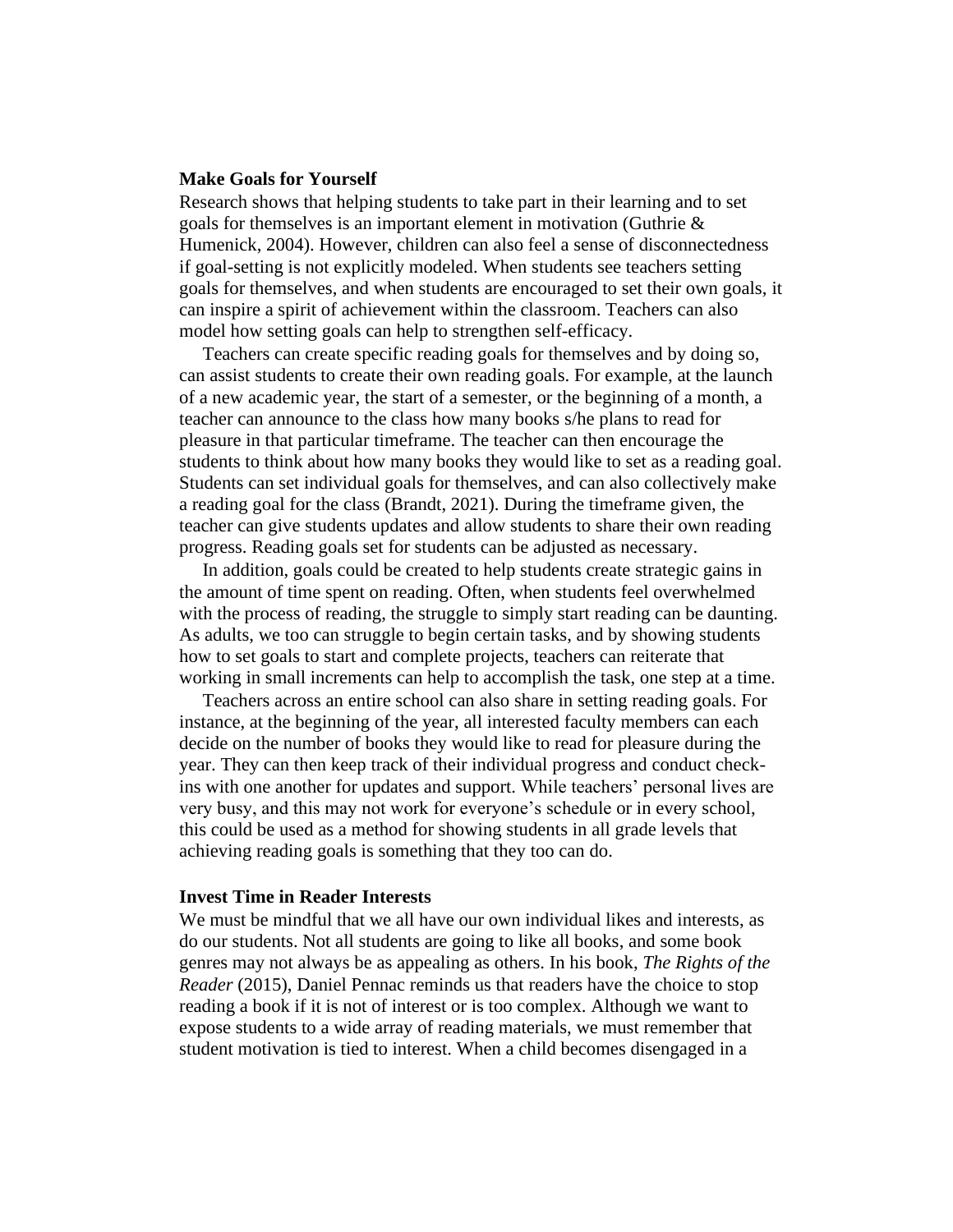text, but is not permitted to seek out another, more suitable text, that student can easily become disconnected from reading altogether. It is important, therefore, to give students choice whenever appropriate (Turner & Paris, 1995).

 If students do not see the personal connection to what they are reading, motivation to do so can suffer (Assor et al, 2002). Students must understand the value of their reading so that it can become authentic to their learning (Guthrie & Wigfield, 2000). Students who understand the purpose of their reading, as well as how it is applicable to their own lives, will become more motivated and invested in the reading process. As well, teachers who create reading-rich classrooms, filled with texts in which students truly see themselves, and others, in positive ways, allow for such rich authenticity to occur (Bishop, 1990; Temple et al., 2019).

 There is a strong correlation between choice and feelings of self-efficacy, as students given choice feel more in control (Taboada Barber & Lutz Klauda, 2020). When applicable, teachers can give students choice about what they read, where they read, how they read (e.g., digital formats), if they read with a partner or independently, and in given response to the literature opportunities (Turner & Paris, 1995). Such choice can make tremendous impacts in students' desires to read. Additionally, teachers can help students recognize that everyone has different reading interests and that it is perfectly permissible to read texts that may not be read by others. For instance, graphic novels are extremely popular with many students because they are an interesting way to engage in a story. Due to such interest, there are many books, originally published in traditional novel format, that are now being published in graphic novel format (Springer et al., 2017), and such variations means more differentiation in choice. By recognizing 'classic' books in various forms and genres, and by keeping abreast of new book selections being published in those genres, teachers can help students select books that meet their interests and reading needs.

 Children learn about reading and about connections with text through interactions and discussions with others. Through this, children better understand their reading identities (Wagner, 2018). It is vital that while we mentor students to have their own reading identities, we must also think about *our* own reading identities; not only are we educators, we should also be recognized as readers. In that context, teachers can, and should, take time in class to discuss their own favorite books, their favorite literature genres, and their favorite authors, all while helping students to grow a list of their favorites that are unique to their interests and that are relevant to who they are as readers. Below (Table 1) is a list of example questions and conversational starters that could occur in whole group, small groups, or partner discussions, noting that these could be initiated and/or facilitated by both teachers and students.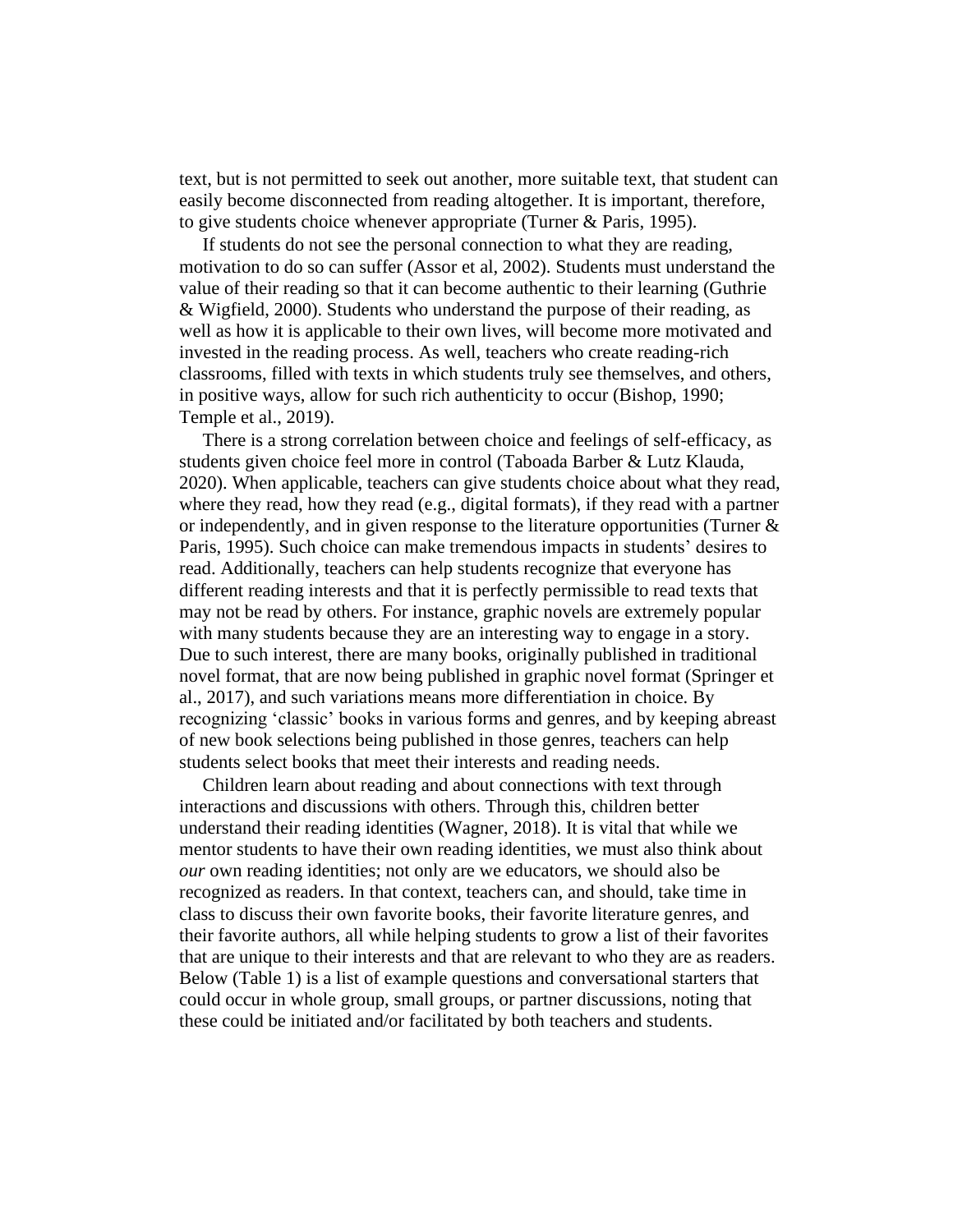*Table 1. Examples of questions and conversational starters for book discussions.*

A book that I am reading right now is \_\_\_\_.

The name of the author is  $\frac{1}{\sqrt{2}}$ .

I have/I have not read other books by this author before.

I would/would not recommend this book because \_\_\_\_\_\_.

On a scale of 1-10 (or five stars), I would give this book a \_\_\_\_\_ because \_\_\_\_\_.

Under which literature genre does this book fall?

Why did you choose this book to read?

Do you want to continue reading this book? Why or why not?

Would you want to read another book by this author?

Can you think of a friend who might enjoy this book?

Would you want to reread this book? Why or why not?

How did this book make you feel?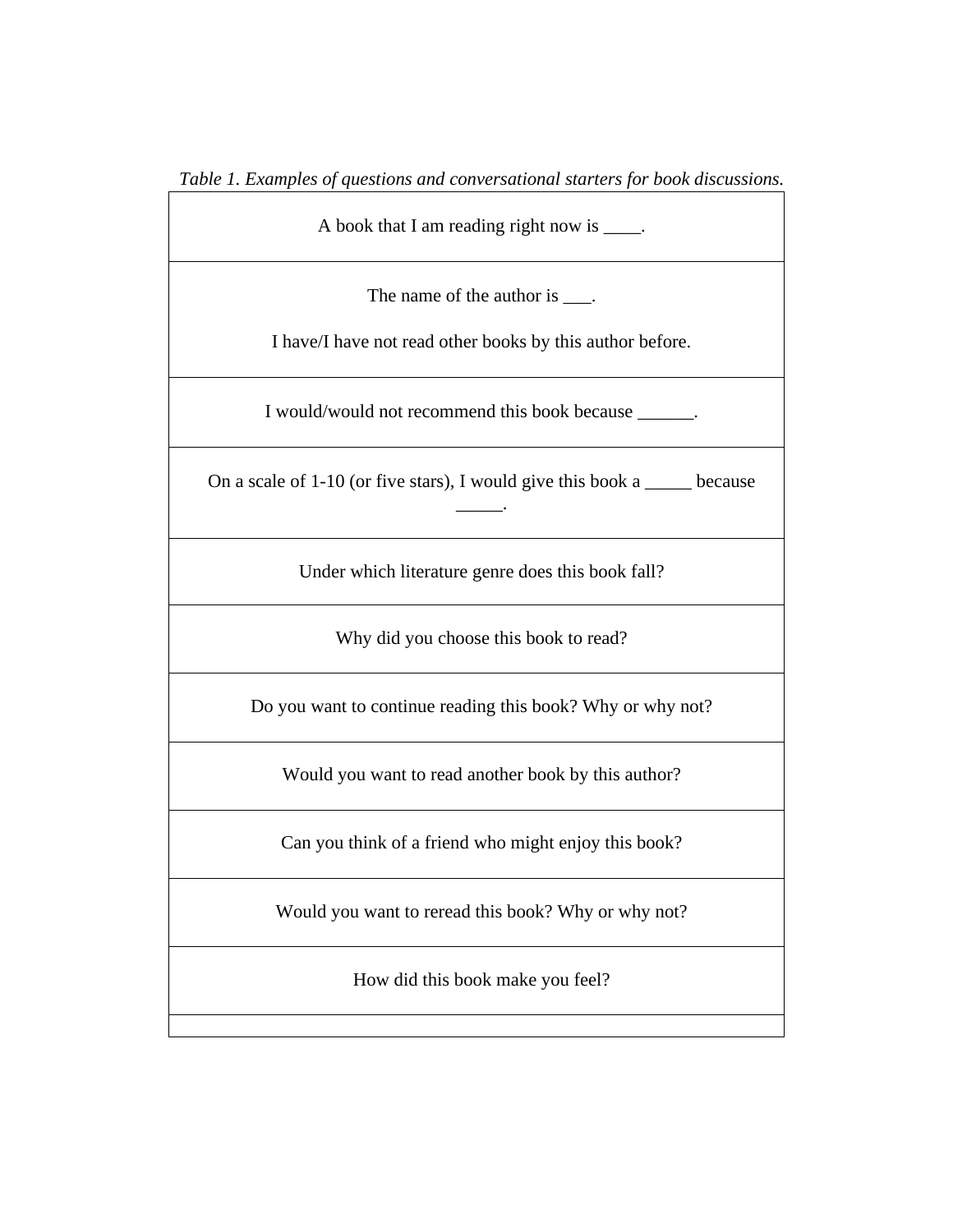How well did you relate to the main character (or the theme/message of the text)?

It is important to note that students should be able to ask the teacher about their own reading, thus creating a dialogue that allows students to see reading to be a lifelong habit.

#### **Fan the Flame for Self-Efficacy: Celebrate Progress, Not Perfection**

According to Wigfield et al. (2015), many children in the primary grades begin their formal education with a strong sense of competence, as children typically view the process of learning to be an exciting journey for which they will master. Most children are enthused by the prospects of learning how to read, but for many students, this optimistic attitude simply does not last, especially when reading becomes a struggle (Wigfield et al., 2015). Children's beliefs in themselves and their feelings of competence begin to decrease as children move into older elementary grades and beyond, making them less eager to read (Jacobs et al., 2002).

 When children are able to feel successful in their reading abilities and are able to see progress and growth in who they are as readers, their experiences with reading will be more positive (Schiefele et al., 2012). Teachers who celebrate small growths and encourage students to believe in themselves are motivating students to feel more confident in their reading skills. The work of Bandura (1997) postulates that when individuals see gradual improvements in their skills over time, even when encountering failures and challenges, feelings of mastery begin to emerge. As the role of an educator is to help children to ultimately achieve independence, we must teach children to be in control of their successes, as well as to recognize areas of need. Therefore, it is important to mentor students in the processes of self-evaluation, self-monitoring, and selfreflecting.

 It is not enough for teachers to recognize the growth and gradual improvements of students; while this, of course, is of vital importance, it is also critical that students begin to see such improvements for themselves. One simple way to do this is by giving students self-assessment tools that ask for both strengths/improvements and areas on which to work. By ensuring that the students must rate themselves more in what they accomplished, and less in their areas of need (e.g., three checks, two wishes; two things I did well today, one area I want to keep working on), students begin to recognize that they are making progress, thus enhancing self-efficacy and intrinsic motivation.

 Teachers are typically seen as the More Knowledgeable Other (MKO) within the reading classroom (Vygotsky, 1978). Teachers are experts, yet this does not mean that the teacher is all-knowing. It is therefore important that teachers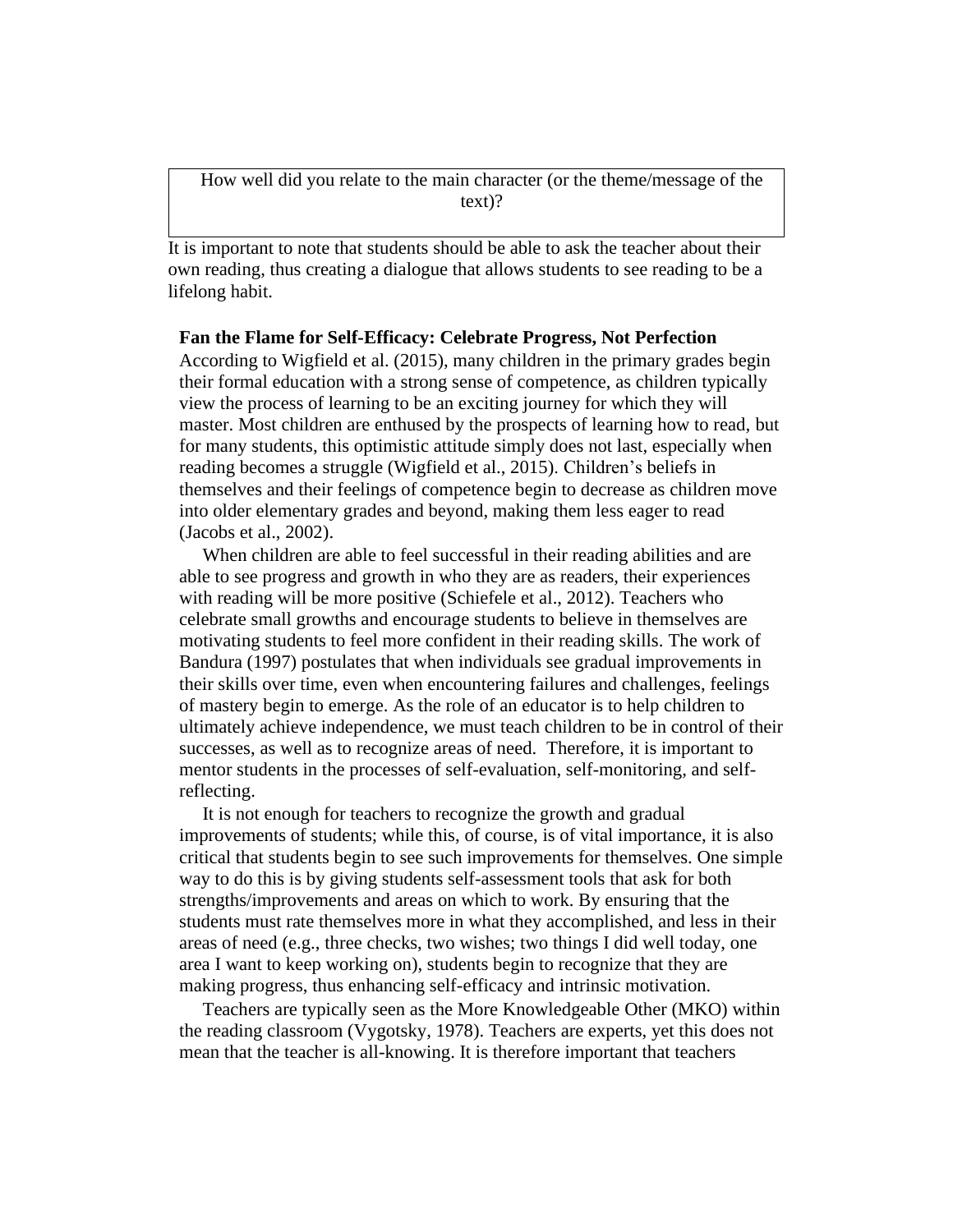become willing to create a space where learning is not a practice limited to students; teachers who are intentional co-learners with students allow the erudition process to become more engaging and meaningful for all. Furthermore, students who are encouraged to recognize mistakes as learning opportunities (Vygotsky, 1978) can become more willing to continuously try, thus steadily enhancing their self-efficacy and personal reading growth.

#### **Reclaim the Joy of Reading**

"In light of our current test-focused educational climate, some teachers think their focus must shift away from motivation to read in favor of rigorous, corefocused instruction" (Springer et al., 2017, p.43). Although the joy of reading is often dimmed by the onslaught of high-stakes testing and state and federal mandates, such as Every Child Succeeds Act (ESSA, 2015), it is important to remember that reading simply for the purpose of passing a test does not lead to reading engagement (Guthrie & Wigfield, 2017; Schiefele et al., 2012). These high-stakes assessments can make it difficult for teachers and administrators to keep intrinsic motivation in the forefront of academic practices (Taboada Barber & Lutz Klauda, 2020). It is essential, perhaps now more than ever, that teachers are able to reclaim the delight of reading in the classroom.

 Since the publication of the report *Becoming a Nation of Readers* (Anderson et al., 1985), there has been constant support of reading aloud to young children for the building of foundational skills. Reading aloud to young children has been labeled the most important means of preparing young children for reading success in older grades (Anderson et al., 1985). There is little question that read alouds, both in educational and home environments, are critical for forming early acquisitional skillsets. However, in an era of heightened accountability, the power of read alouds in upper elementary grades (and beyond) has been underappreciated and devalued in recent years (Ledger & Merga, 2018). Routman (2018) reminds us that being read to not only enhances literacy success, being read to also leads to feelings of enjoyment. Results of a recent study by Ledger and Merga (2018) demonstrate the need for reading aloud to students well past the primary grades, as read alouds help students in *learning* to read, but also help students in *loving* to read, and there should always be time for that in any classroom.

## **Conclusion**

Motivation to read is a critical component for success, and it is imperative that we mentor students, regardless of grade level, to engage in texts that inspire them to discover-or rediscover-the joy of learning and reading. There are many methods to enhance motivation, and there is definitely no 'one size fits all' approach to engaging students. We must always remember that teaching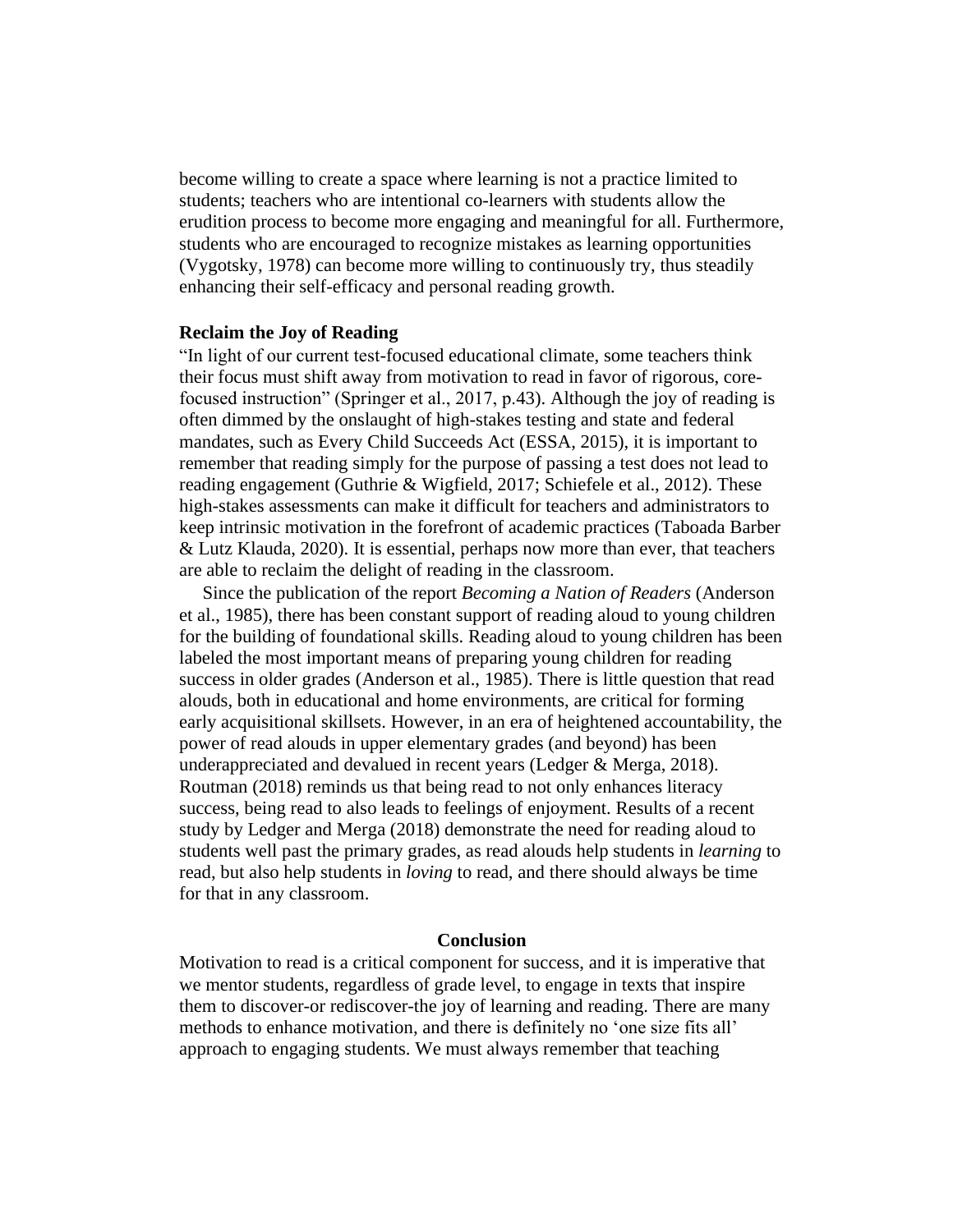children to read is only one part of the whole picture; teaching students to enjoy reading is an exceptionally vital component in the reading process (Gambrell, 2015).

 The ability to help students become empowered by their reading progression, and mentoring them to set, and achieve, realistic goals for themselves, are critical characteristics of being transformative educators. To do this, teachers can give students more autonomy in their reading choices, allow them to engage in meaningful discussions, and allow students to see the power and the joy of the printed word, as such practices can support students' self-efficacy.

 While teaching students, we must also never overlook the fact that reading can be a joyful experience for us, as well. It is sometimes easy to get overwhelmed by the demands of teaching reading that we can let the spark associated with being a reader diminish. When educators express delight in reading, such enthusiasm can truly transform the ethos of the classroom environment, as well as the culture and climate of the entire school. Students should not only see teachers as *leaders*, they should also be able to see their respective teachers as *readers*. Perhaps, therefore, the most effective way that a teacher can be a mentor to students is by modeling good reading habits and attitudes.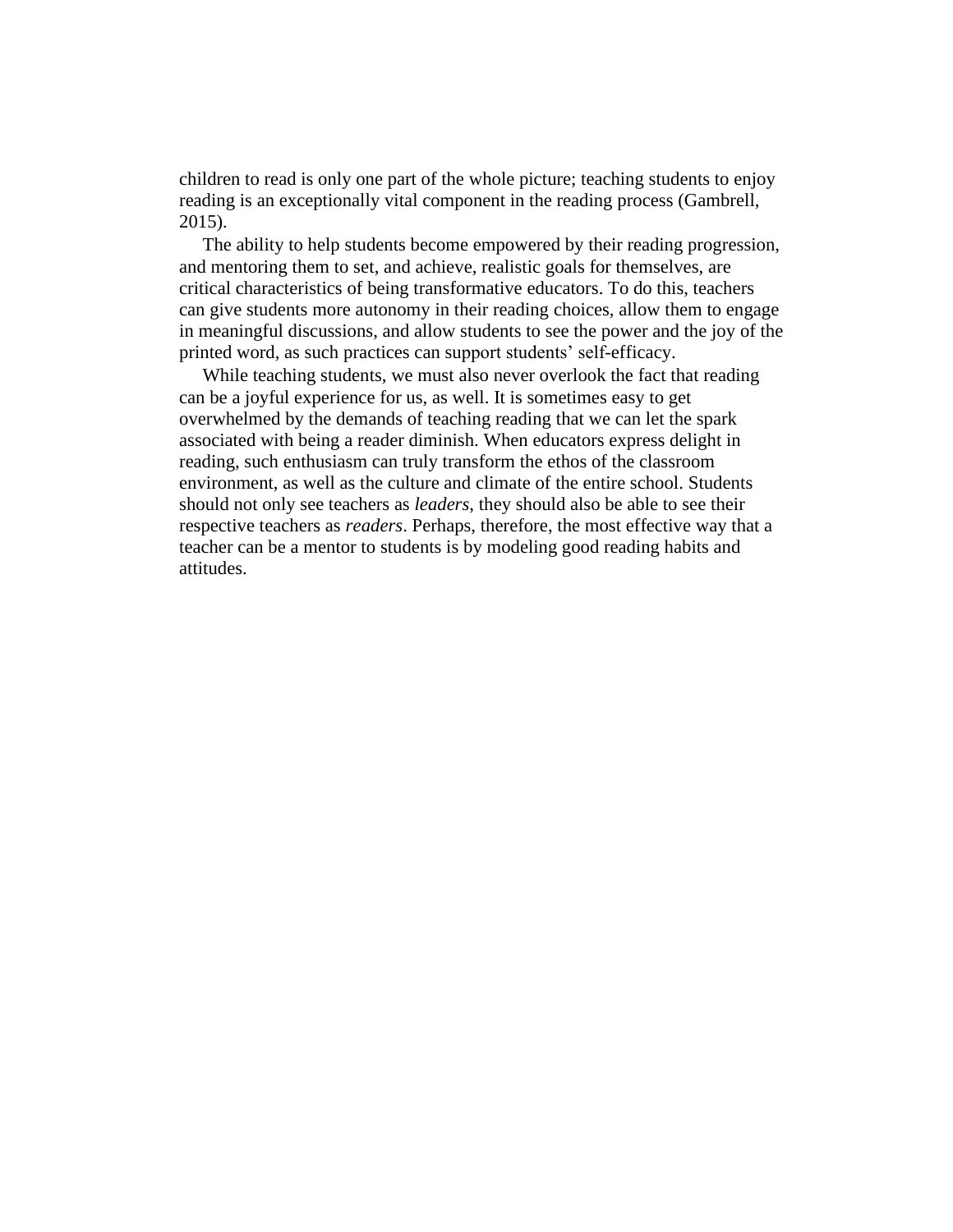#### **References**

- Anderson, R., Hiebert, E., Scott, J., & Wilkinson, L. (1985). *Becoming a Nation of Readers: The Report of the Commission on Reading*. U. S. Department of Education, Center for the Study of Reading.
- Assor, A., Kaplan, H., Roth, G. (2002). Choice is good, but relevance is excellent: Autonomy-enhancing and suppressing teacher behaviors predicting students' engagement in schoolwork. *British Journal of Educational Psychology,* 72, 261–278.

Bandura, A. (1997). Self-efficacy: The exercise of control. Freeman.

- Bates, C.C., D'Agostino, J.V., Gambrell, L., & Xu, M. (2016). Reading Recovery: Exploring the effects on first-graders' reading motivation and achievement. *Journal of Education for Students Placed at Risk, 21*(1), 47-59. <http://doi.org/10.1080/10824669.2015.1110027>
- Bishop, R.S. (1990). Mirrors, windows, and sliding glass doors. *Perspectives, 6(*3), ix–xi.
- Brandt, L., Sharp, A.C., & Gardner, D.S. (2021). Examination of teacher practices on student motivation for reading. *The Reading Teacher, 74*(6), 723-731. http://doi: 10.1002/trt.1999
- Every Student Succeeds Act of 2015, Pub. L. No. 114-95 § 114 Stat. 1177 (2015).
- Friedman, S., O'Brien, D., & McDonald, I. (2021). Deflecting privilege: Class identity and the intergenerational self. *Sociology.* https://doi.org/10.1177/0038038520982225
- Gambrell, L.B. (2015). Getting students hooked on the reading habit. *The Reading Teacher, 69*(3), 259– 263. http://doi[:10.1002/trtr.1423](https://doi.org/10.1002/trtr.1423)
- Guthrie, J. T., & Humenick, N. M. (2004). Motivating students to read: Evidence for classroom practices that increase reading motivation and achievement. In P. McCardle & V. Chhabra (Eds.), *The voice of evidence in reading research* (pp. 329–354). Paul H. Brookes Publishing Co.
- Guthrie, J. T., & Wigfield, A. (2017). Literacy engagement and motivation: Rationale, research, teaching, and assessment. In D. Lapp & D. Fisher (Eds.), *Handbook of research on teaching the English language arts* (pp. 57–84). Routledge. https://doi. org/10.4324/9781315650555-3
- Guthrie, J. T., & Wigfield, A. (2000). Engagement and motivation in reading. In M. L. Kamil, P. B. Mosenthal, P. D. Pearson, & R. Barr (Eds.), *Reading research handbook, Vol. 3* (pp. 403–424). Lawrence Erlbaum.
- Guthrie, J. T., Wigfield, A., & You, W. (2012). Instructional contexts for engagement and achievement in reading. In S. J. Christenson, A. L. Reschly,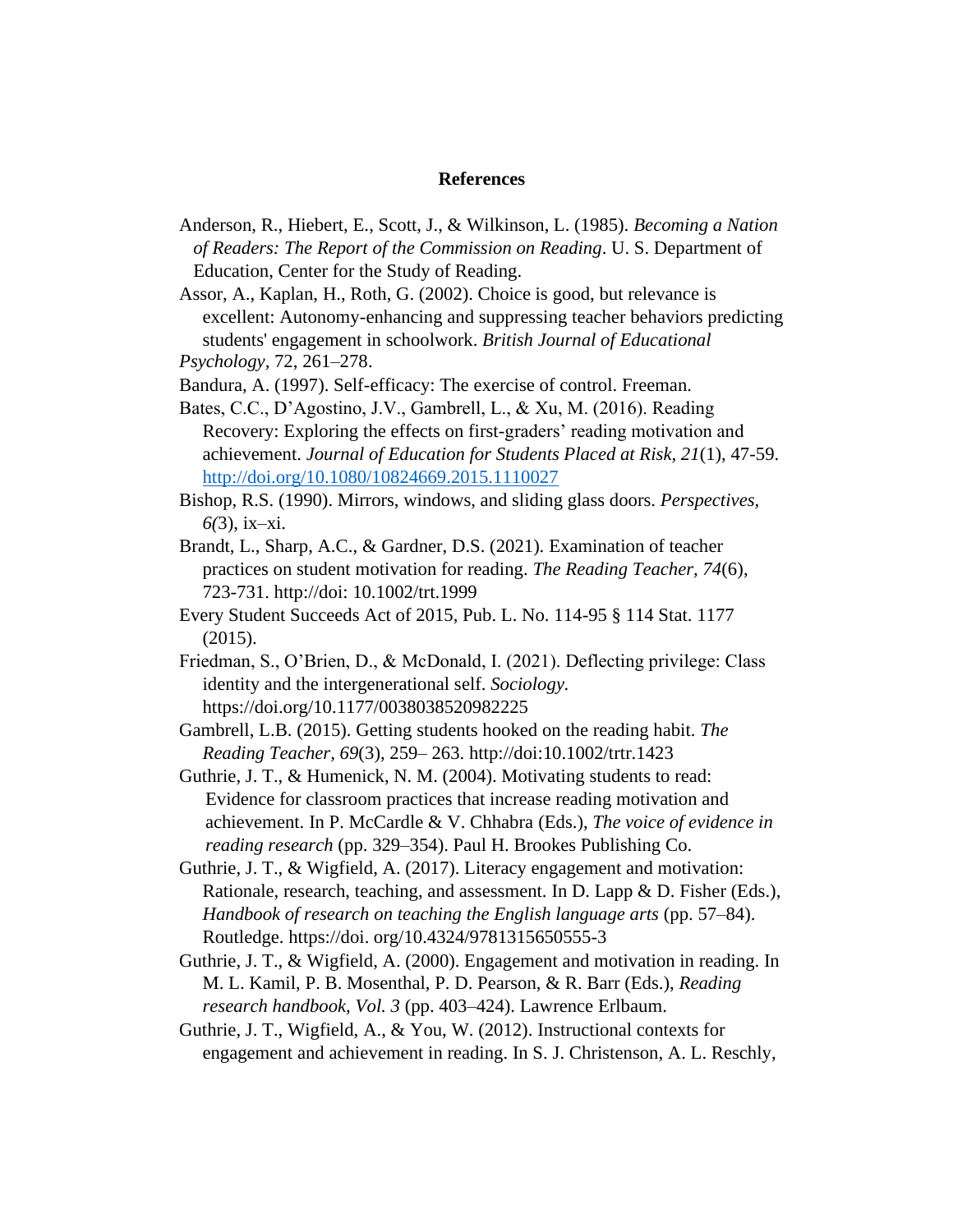& C. Wylie (Eds.), *Handbook of research on student engagement* (pp. 601– 634). Springer.

International Literacy Association. (2019). Children's rights to excellent literacy Instruction [Position statement].

 <https://www.literacyworldwide.org/docs/default-source/where-we> -stand/ila-childrens-rights-to-excellent-literacy-instruction.pdf

Jacobs, J.E., Lanza, S., Osgood, D.W., Eccles, J.S., & Wigfield, A. (2002). Changes in children's self-competence and values: Gender and domain differences across grades one through twelve. *Child Development, 73*, 509–527.

- Jensen, E. (2009). *Teaching with poverty in mind: What being poor does to kids' brains and what schools can do about it.* ASCD.
- Ledger, S., & Merga, M. K. (2018). Reading aloud: Children's attitudes toward being read to at home and at school. *Australian Journal of Teacher Education, 43*(3), 124-139.<http://ro.ecu.edu.au/ajte/vol43/iss3/8>
- McDevitt, T.M., & Ormrod, J.E. (2020). *Child development and education.*  $(7<sup>th</sup>$  ed.). Pearson.
- Moats, L. C. (2020). Teaching reading "is" rocket science: What expert teachers of reading should know and be able to do. *American Educator, 44*(2), 4–9.

Organization for Economic Co-operation and Development; OECD (2017). PISA 2015 results, Vol III: Students' well-being, PISA, OECD Publishing. [https://doi.org/10.1787/9789264273856-en.](https://doi.org/10.1787/9789264273856-en)

Pennac, D. (2015). The rights of the reader. Candlewick. ISBN 9780763677015

Routman, R. (2018). *Literacy essentials: Engagement, excellence, and equity for all learners.*Stenhouse. ISBN 978-1-62531-037-8

Schiefele, U., Schaffner, E., Moller, J., & Wigfield, A. (2012). Dimensions of reading motivation and their relation to reading behavior and competence. *Reading Research Quarterly, 47*, 427-463. https://doi.org/10.1002/RRQ.030

- Schiefele, U., Stutz, F., & Schaffner, E. (2016). Longitudinal relations between reading motivation and reading comprehension in the early elementary grades. *Learning and Individual Differences, 51*, 49-58. https://doi.org/10.1016/j.lindif.2016.08.031
- Schunk, D.H., & Pajares, F. (2009). Self-efficacy theory. In K.R.Wentzel & A. Wigfield (Ed.), *Handbook of motivation at school* (pp. 35-54). Routledge.
- Springer, S.E., Harris, S., & Dole, J.A. (2017). From surviving to thriving: Four research-based principles to build students' reading interest. *The Reading Teacher,71*(1), 43–50. http://doi:10.1002/trtr.1581
- Stanovich, K.E. (1986). Matthew effect in reading: Some consequences of individual differences in the acquisition of literacy. *Reading Research*